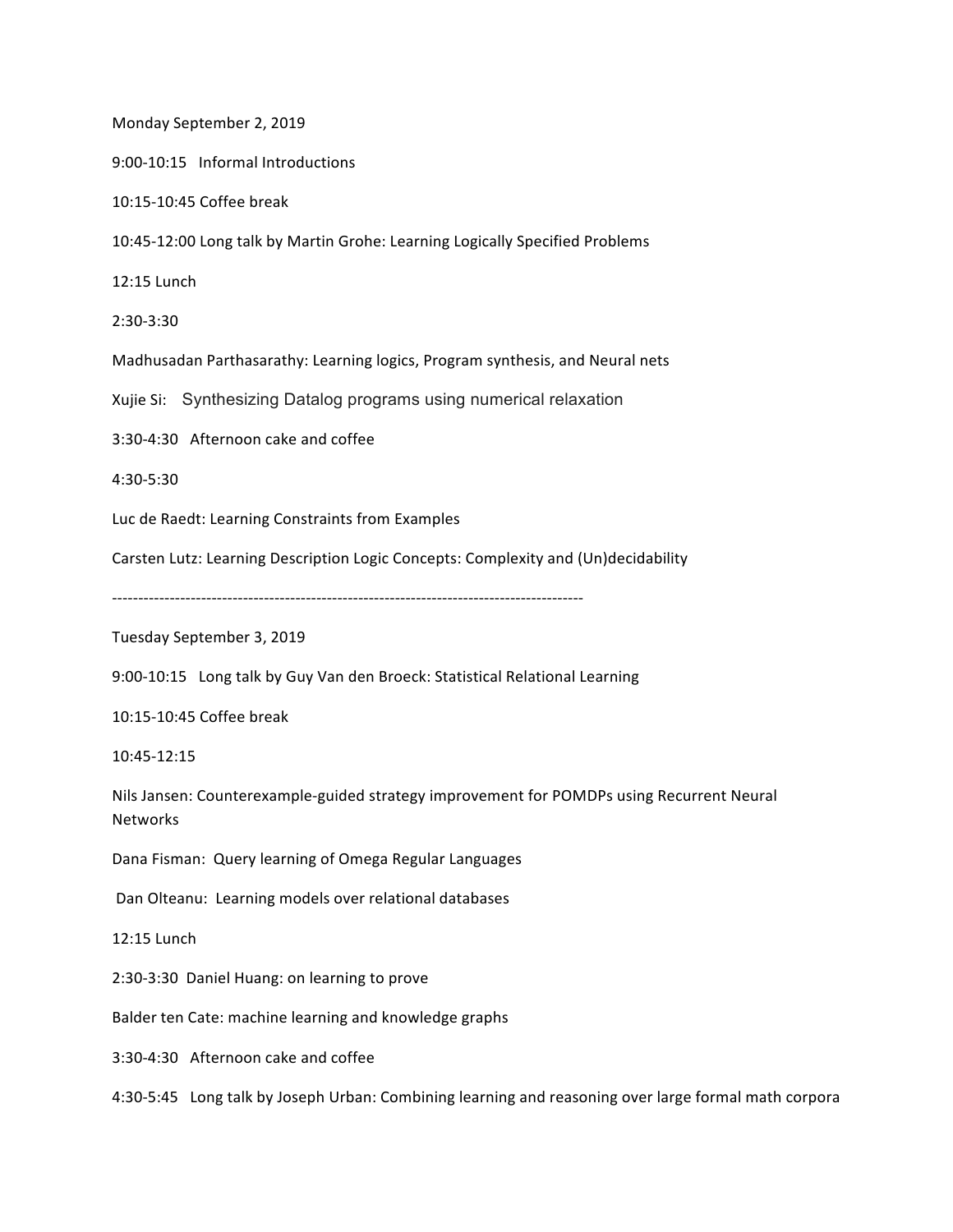----------------------------------------------------------------------------------------

Wednesday September 4, 2019

9-10:

Dan Suciu: Information Theory and Data Management

James Freitag: Bounds in Query Learning

10:00-10:30 Coffee Break

10:30-11:10 Lucian Popa: Entity Resolution: A Case for Logic and Learning + Demo

11:10-12:15 Discussion of Open problems

12:15 Lunch

Afternoon excursion

--------------------------------------------------------------------------------

Thursday September 5, 2019

9:00-10:00

Vaishak Belle: Abstracting Probabilistic Models

Angelika Kimmig: Deep Problog: integrating Logic, Probability, and Neural Networks

10:00-10:30 Coffee break

10:30-12:00

Cristian Szegedy: Higher order theorem proving by deep learning

Ismail Ceylan: Neural Model Counting

Brendan Juba: Implicitly Learning to Reason in First-order Logic

12:15 Lunch

2:30-3:30

Sriram Natarajan: Human allied probablistic logic learning

Ana Ozaki: Learning ontologies: a question-answer game